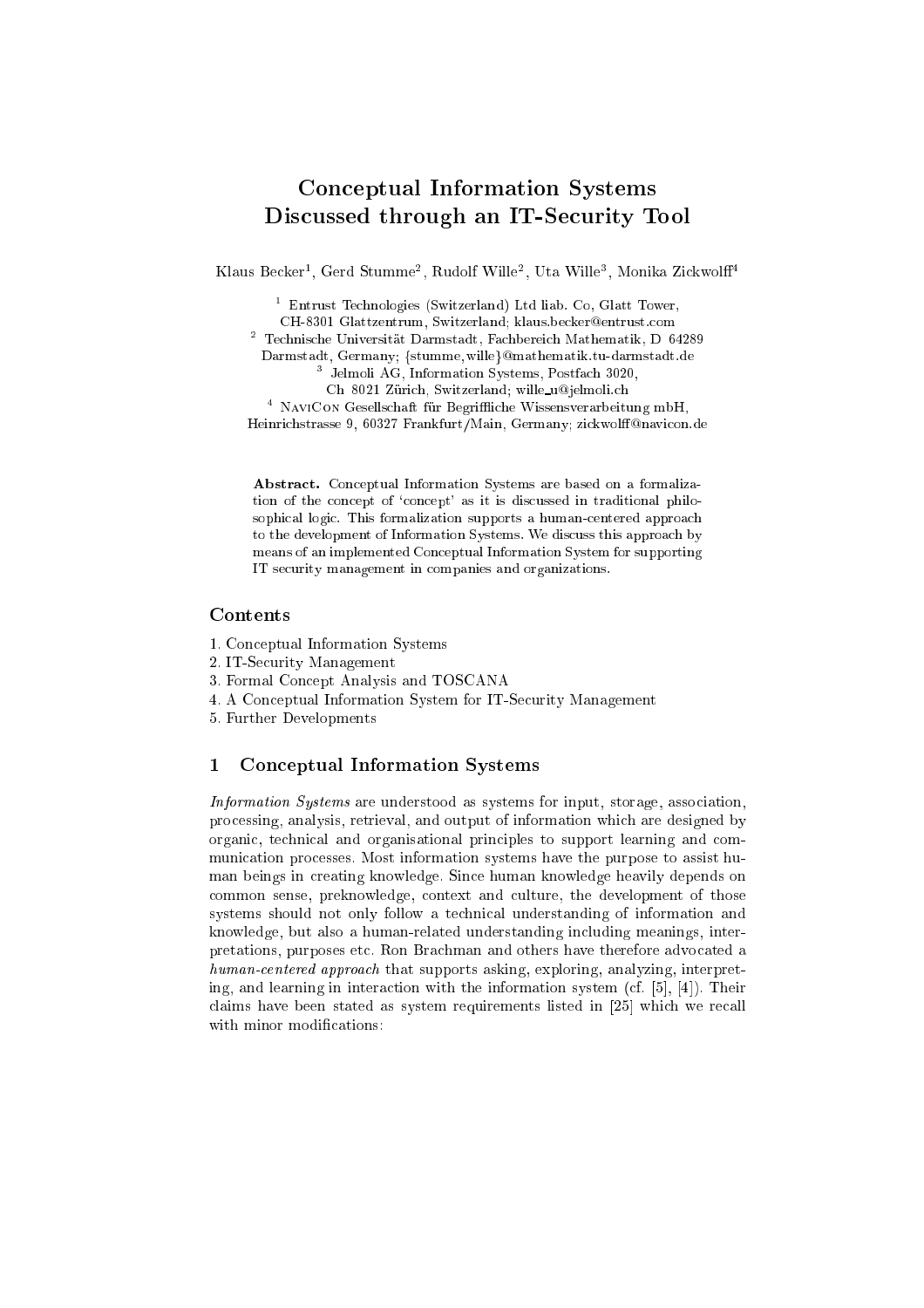- 1. An information system should represent and present to the user the underlying domain in a natural and appropriate fashion. Objects from the domain should be easily in
orporated into queries.
- 2. The domain representation should be extendible by addition of new ategories formed from queries; these ategories (and their representative individuals) must be usable in subsequent queries.
- 3. It should be easy to form tentative segmentations of data, to investigate the segments, and to re-segment qui
kly and easily; there should be a powerful repertoire of viewing and analysis methods, and these methods should be appli
able to segments.
- 4. Users should be supported in re
ognizing and abstra
ting ommon analysis (segmenting and viewing) patterns; it must be easy to apply and modify these patterns.
- 5. There should be fa
ilities for monitoring hanges in lasses or ategories over time.
- 6. An information system should in
rease the transparen
y of the pro
esses of analysis and retrieval and should document their different stages.
- 7. Analysis and retrieval tools should take advantage of expli
itly represented background knowledge of domain experts, but should also activate the impli
it knowledge of experts.
- 8. An information system should allow highly flexible processes of analysis and retrieval respecting the open and procedural nature of productive human thinking; this means in particular to support intersubjective communication and argumentation.

For fulfilling the listed requirements for a human-centered development of information systems, it is promotive to base the formal representation of human knowledge on a broad understanding of knowledge. According to the traditional philosophi
al logi
, knowledge is grounded on the formation of on
epts from which humans form their judgments (cf.  $[30]$ ). Thus, concepts are essential for the creation and representation of knowledge. For human-centered developments of information systems, we therefore suggest to use a formalization of the philosophical understanding of concepts for the formal representation and presentation of knowledge; such a formalization is performed in Formal Concept Analysis [7]. We name human-centered information systems developed on the basis of Formal Concept Analysis "Conceptual Information Systems". In the following we discuss the conception of "Conceptual Information Systems" through an example of su
h system that has been developed to support the se
urity management of information technology [2].

### $\overline{2}$ IT-Security Management

The task of Information Technology  $(IT)$  is to assure the availability, confidentiality, and integrity of the data of an organization. In the past few years the main focus has been on the availability. With an increasing exchange of data via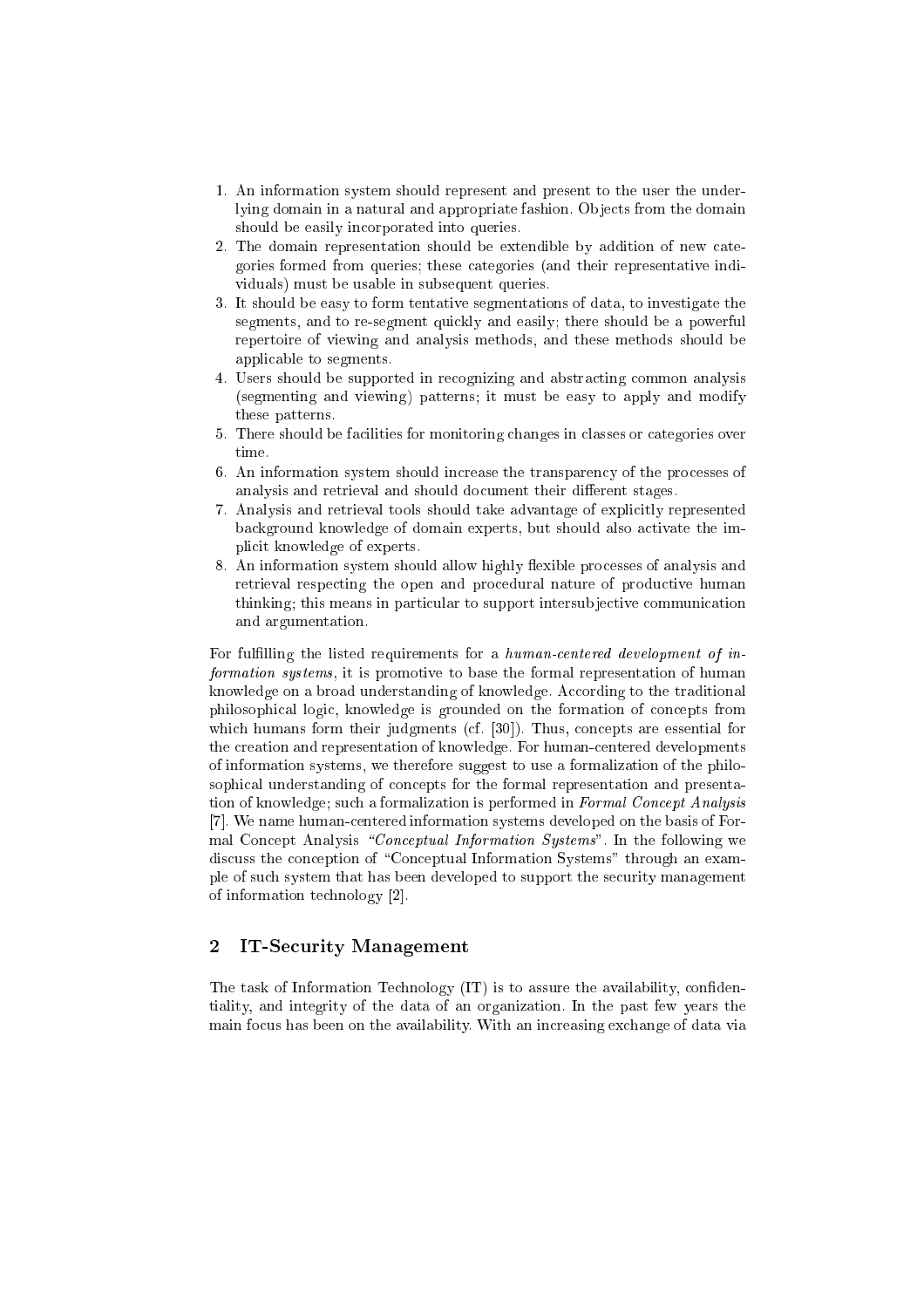local and public networks the protection of the data against loss of confidentiality and integrity has be
ome a ma jor issue. Reports on damages indi
ate that it is not sufficient to react on damages once they appear. The management of companies and public organizations needs a systematic support for an effective risk management, such that one can recognize threats well in advance and can prevent them by appropriate safeguards.

The past has shown that individual risk analysis is very costly and often results are not in a reasonable relation to the timely and financial expenses. Furthermore, a ma jor part of the resulting safeguards is independent of the organization, for instan
e the prote
tion of server or PCs by passwords. A solution is to odify the safeguards whi
h are independent from the individual organization in an IT security management catalogue. Then only the particular aspects of an organization have to undergo an individual risk analysis. The implementation of this IT security catalogue provides an adequate security level for systems with medium-level protection requirements.

For a continuously high security level it is not sufficient to implement a onetime security concept. It is necessary to create processes assuring the continuous interplay of requirement analysis, realisation, and ontrol. The requirement analysis determines the needed se
urity level. It depends on the potential damage and on the value of the objects to be protected. In IT this means before all the value of the pro
essed data. This value is determined by the used IT resour
e, the IT process, and the organizational unit which applies the IT resource in the particular IT process. For these  $IT$  units, the needed level of protection is determined in the requirement analysis. An example for an IT unit is the combination of the IT resource 'mailing system', the IT process 'operation', and the organizational unit `data pro
essing enter'.

One of the most important tasks of IT security management is the realisation of the on
eption, i. e., the assignment of the requirements of the IT se
urity atalogue to the organizational units, as well as the derivation of concrete directives and he
klists for the organizational units from the requirements. An important success factor of this task is a high acceptance of the directives by the involved organizational units. This means primarily a suitable stru
turing with regard to the organizational units:

- { Comparable matters of fa
t should result in omparable requirements (e. g., virus prote
tion for PCs).
- the showledge as the showledge of the single state of the second state of the second state of the second state of the implementation of the whole catalogue without taking into account the specific security level needed is rarely reasonable. For instance, PCs in the management underly other requirements than PCs in the R&D department.
- Requirements should be ordered by priority. For instance, the protection against breakdown of PCs is more important in production than in marketing departments.

A regular verification of the obtained security level is a core part of IT security management. This includes surveying the application of the directives as well as their adaption to changing requirements or structures.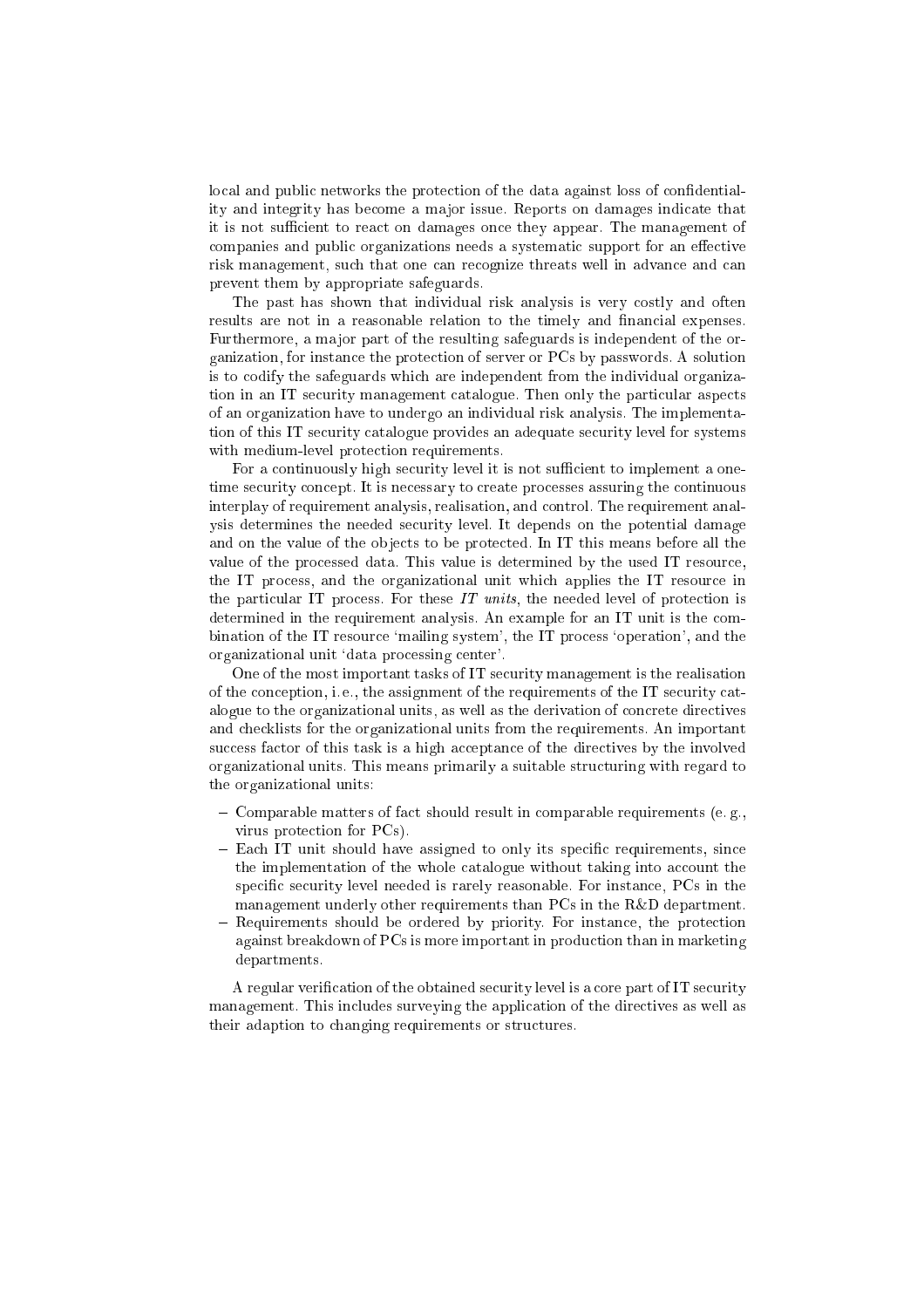### Requirements to an IT se
urity management tool

Due to the large amount of combinations of IT units and threats, the requirement analysis rea
hes a high degree of omplexity even for small and medium-sized organisations. For realizing the IT security conception, the requirements have to be assigned to the relevant organizational units in an effective and transparent way. The system must support the omparison of typi
al situations and assigned requirements. In the realisation phase, it must also allow the integration of existing directives and checklists. The verification of the obtained security level requires visualization of the obtained level for different classes of IT units, and support for uncovering inconsistencies. These operative tasks determine directly the requirements for the IT se
urity management tool:

- 1. The tool has to provide a data model and means of its administration for the requirement analysis, i. e., the onstru
tion of IT units and the registration of threats, and for the realization, i. e., the assignment of requirements, directives, and checklists.
- 2. For revision, the underlying IT se
urity management atalogue must be extendable or repla
able.
- 3. For onstitution and maintenan
e of the data, as well as for the analysis and control of the actual level of security, a graphical user interface is needed.

NAVICON GESELLSCHAFT FÜR BEGRIFFLICHE WISSENSVERARBEITUNG MBH and r <sup>3</sup> se
urity engineering ag have developed an IT se
urity management tool to fit these needs. The tool is based on the management system TOSCANA for Con
eptual Information Systems whi
h has been developed at the Te
hnis che Universität Darmstadt. TOSCANA and its underlying mathematical theory, Formal Concept Analysis, are introduced in the next section. The IT security management tool is presented in Section 4.

#### 3 Formal Concept Analysis and TOSCANA

The philosophical understanding of a concept as a unit of thought constituted by its extension and its intension has been influential to the western culture from the seventeenth century until today (cf. [29]). For instance, the German Industrial Standards DIN 2330 "Begriffe und Benennungen" and DIN 2331 "Begriffsysteme und ihre Darstellung" are based on this understanding of concepts. Let us recall that the extension of a concept comprises all objects belonging to the concept while the intension (comprehension) grasps all attributes (properties, meanings) of those objects.

For allowing a mathemati
al des
ription of extensions and intensions, Formal Concept Analysis always starts with a *formal context* defined as a triple  $(G, M, I)$ where  $G$  is a set of (formal) objects,  $M$  is a set of (formal) attributes, and  $I$  is a binary relation between G and M (i. e. I G - M); in general, gIm (,  $(g, m) \in I$  is read: "the object g has the attribute  $m$ " (cf. [7]). In Figure 1, a formal context (taken from [6]) is described by a table in which the crosses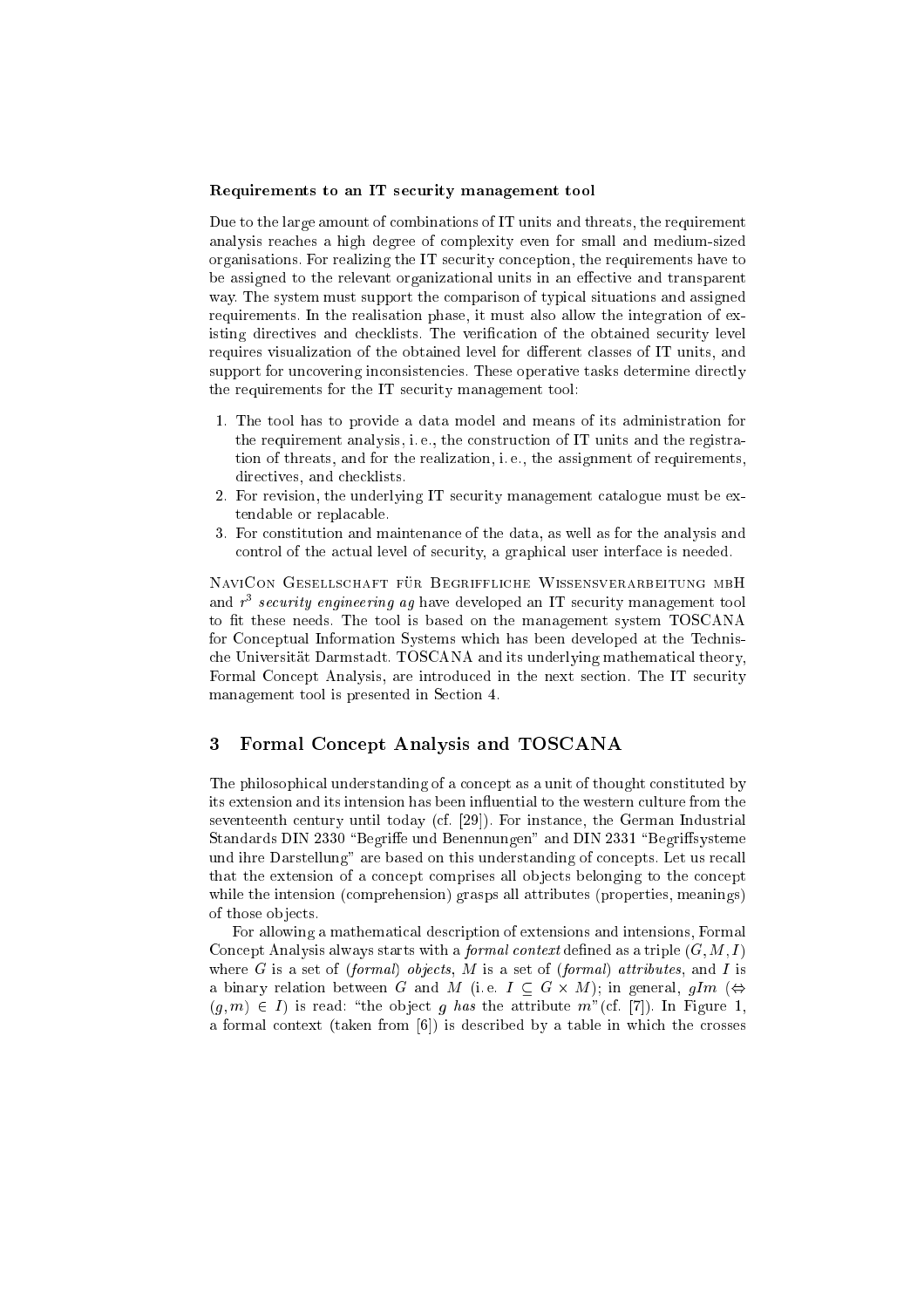|                                                        | S1.23 Locked doors | system<br>29 Adequate siting of an IT<br><u>ა</u> |  |  | S2.4 Maintenance/repair regulations<br>S2.11 Provisions governing the use of security codes<br>S2.55 Des of security code<br>S2.55 Use of security code<br>S2.57 Regular playback and deletion of recorded messages<br>S2.58 Limitation of me |  | S3.16 Briefing personnel on the operation of answering machines<br>S4.38 Deactivation of unneccessary service features<br>S4.39 Deactivation for periods of absence | S6.40 Regular battery checks/replacements |
|--------------------------------------------------------|--------------------|---------------------------------------------------|--|--|-----------------------------------------------------------------------------------------------------------------------------------------------------------------------------------------------------------------------------------------------|--|---------------------------------------------------------------------------------------------------------------------------------------------------------------------|-------------------------------------------|
| T1.8 Dust, soiling                                     |                    |                                                   |  |  |                                                                                                                                                                                                                                               |  |                                                                                                                                                                     |                                           |
| T2.1 Lack of, or insufficient, rules                   |                    |                                                   |  |  |                                                                                                                                                                                                                                               |  |                                                                                                                                                                     |                                           |
| T2.5 Lack of, or inadequate, maintenance               |                    |                                                   |  |  |                                                                                                                                                                                                                                               |  |                                                                                                                                                                     |                                           |
| T2.6 unauthorized access to rooms requiring protection |                    |                                                   |  |  |                                                                                                                                                                                                                                               |  |                                                                                                                                                                     |                                           |
| T3.15 Incorrect operation of answering machines        |                    |                                                   |  |  |                                                                                                                                                                                                                                               |  |                                                                                                                                                                     |                                           |
| T4.1 Disruption of power supply                        |                    |                                                   |  |  |                                                                                                                                                                                                                                               |  |                                                                                                                                                                     |                                           |
| T4.18 Discharged or fatigued emergency power supply    |                    |                                                   |  |  |                                                                                                                                                                                                                                               |  |                                                                                                                                                                     |                                           |
| T4.19 Information loss due to full storage medium      |                    |                                                   |  |  |                                                                                                                                                                                                                                               |  |                                                                                                                                                                     |                                           |
| T5.36 Deliberate overloading of answering machines     |                    |                                                   |  |  |                                                                                                                                                                                                                                               |  |                                                                                                                                                                     |                                           |
| T5.37 Determining security codes                       |                    |                                                   |  |  |                                                                                                                                                                                                                                               |  |                                                                                                                                                                     |                                           |
| T5.38 Misuse of remote inquiry features                |                    |                                                   |  |  |                                                                                                                                                                                                                                               |  |                                                                                                                                                                     |                                           |

Fig. 1. A formal context concerning a telephone answering machine

represent the binary relation  $I$  between the object set  $G$  (comprising the threats concerning a telephone answering machine) and the attribute set  $M$  (consisting of safeguards to prevent those threats). A *formal concept* of a formal context  $(G, M, I)$  is defined as a pair  $(A, B)$  with  $A \subseteq G$  and  $B \subseteq M$  such that  $(A, B)$  is maximal with the property A-B I ; the sets A and B are alled the extent and the *intent* of the formal concept  $(A, B)$ . The subconcept-superconcept-relation is formalized by

$$
(A_1, B_1) \le (A_2, B_2) \iff A_1 \subseteq A_2 \quad (\iff B_1 \supseteq B_2).
$$

The set of all formal concepts of a formal context  $(G, M, I)$  together with the order relation  $\leq$  is always a complete lattice, called the *concept lattice* of  $(G, M, I)$ and denoted by  $\underline{\mathfrak{B}}(G, M, I)$ . Figure 2 visualizes the concept lattice by a (*labeled*) line diagram. In a line diagram of a concept lattice, the name of an object  $q$  is always attached (from below) to the little circle representing the smallest concept with g in its extent (denoted by  $\gamma g$ ); dually, the name of an attribute m is always attached (from above) to the little circle representing the largest concept with m in its intent (denoted by  $\mu$ m). This labelling allows us to read the context relation from the diagram because  $gIm \iff \gamma g \leq \mu m$ , in words: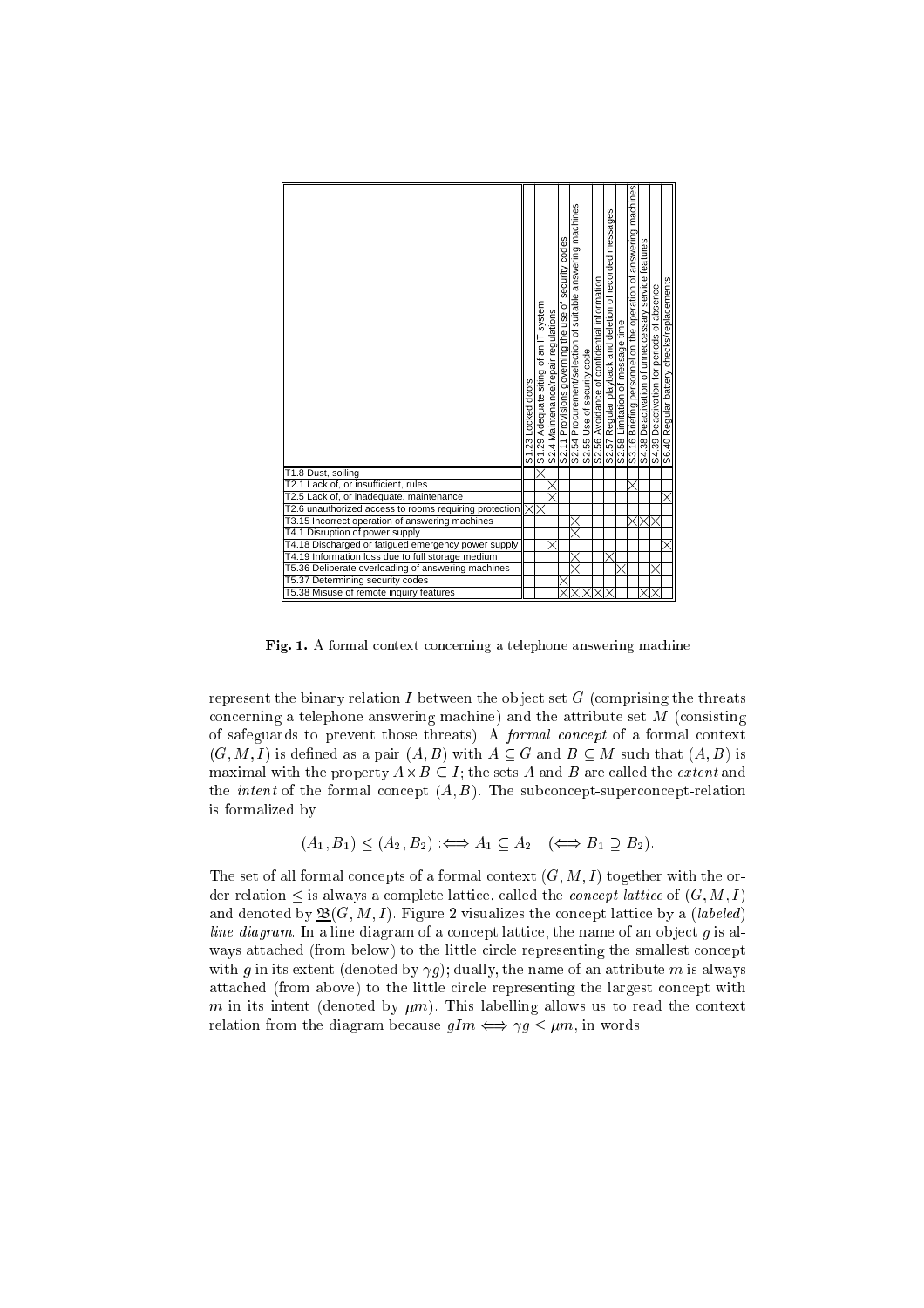

Fig. 2. The concept lattice of the context of Figure 1

the object g has the attribute m if and only if there is an ascending path from the circle representing  $\gamma q$  to the circle representing  $\gamma m$ .

The extent and intent of each concept  $(A, B)$  can also be recognized because

$$
A = \{ g \in G \mid \gamma g \le (A, B) \} \text{ and } B = \{ m \in M \mid (A, B) \le \mu m \} .
$$

For example, the little circle in the line diagram of Figure 2 labelled with  $\mathscr{S}_4$ .39 Deactivation of answering machines for periods of absence" represents the formal concept with the extent {"T3.15 Incorrect operation of answering machines", "T5.36 Deliberate overloading of answering machines", "T.5.38 misuse of remote inquiry features" and the intent  $\frac{82.54 \text{ Procurrent}}{\text{S2.54}}$  Procurement/selection of suitable answering machines", "S.4.39 Deactivation of answering machines for periods of absence" }.

Graphically represented concept lattices are useful in discovering and understanding on
eptual relationships in given data. Therefore the development of "Conceptual Information Systems" may use concept lattices as query structures for databases. Such interplay of concept lattices and databases has already been designed in the theory of conceptual data systems. A *conceptual data system* consists of a (relational) database and a *conceptual scheme*. A conceptual scheme is a collection of formal contexts, called *conceptual scales*, together with line diagrams of their concept lattices; such systems are implemented with the management system TOSCANA (see  $[21],[13],[28]$ ). For a chosen conceptual scale, TOSCANA presents a line diagram of the orresponding on
ept latti
e indi
ating all ob je
ts stored in the database in their relationships to the attributes of the scale. For instance, the formal context in Figure 1 is an example of a conceptual scale taken from the data presented in the IT Baseline Protection Manual of the Bundesamt für Sicherheit in der Informationstechnik [6]. A TOSCANA system based on the data in  $[6]$  (as discussed in  $[22]$ ) would show, after choosing that s
ale, the appertaining latti
e diagram in Figure 2.

The power of a TOSCANA system lies in the possibility to refine a presented on
ept latti
e by another one so that one obtains either a nested line diagram of a combination of both lattices (see Figure 5 in Section 4) or a line diagram of the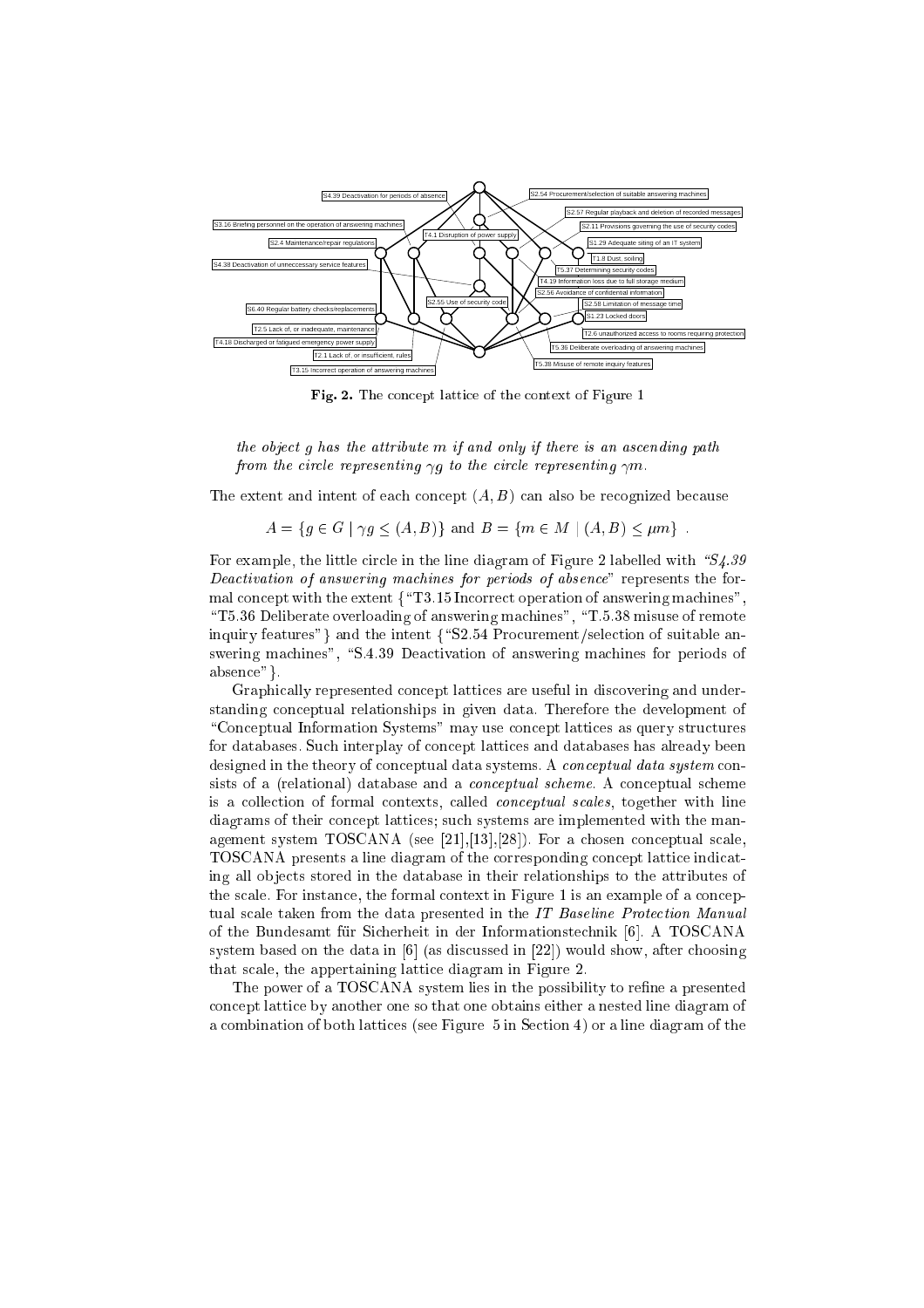

 $\mathbf{Fig.3.}$  The concept lattice presenting threats which maintenance and repair is needed whi
h Fig. 3. maintenan
e The on
ept and latti
e repair presenting is neededthreats are the complete  $\overline{\circ}$ to telecommunication systems tele
ommuni
ation systems sainst against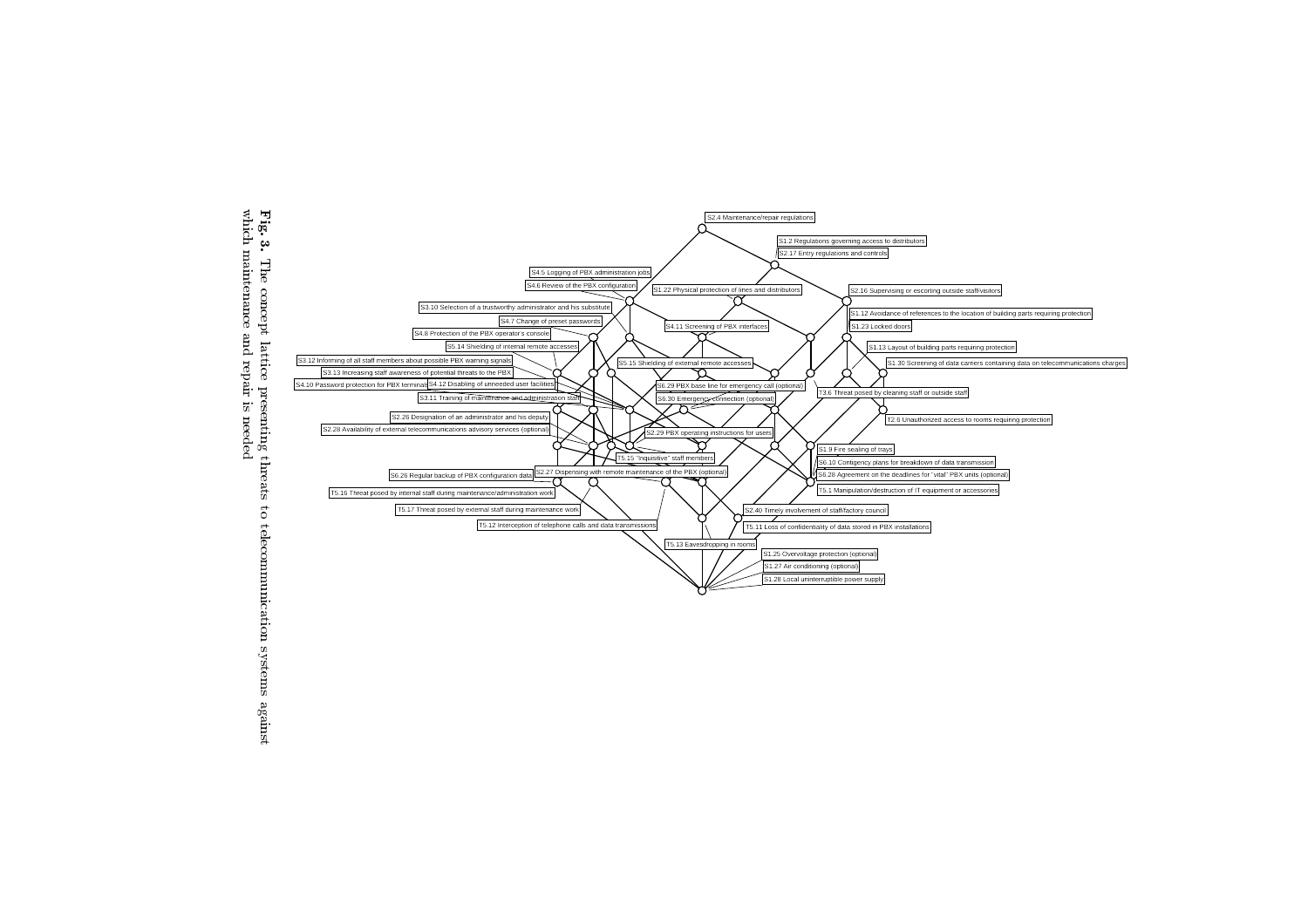second refining a chosen concept of the first. If for instance the study of Figure 2 leads to the assignment of directives and checklists for maintenance and repair regulations (S2.4), it would be advisible to consider maintenance and repair of other facilities such as telecommunication systems; this can be supported by Figure 3 obtained by zooming into the node labelled by S2.4 with the conceptual scale "Telecommunication Systems (Private Branch Exchange)". The concept lattice in Figure 3 indicates how rich the combinations of necessary safeguards are for preventing threats to telecommunication systems against which maintenance and repair is needed. Our small example may give already an idea how conceptual information systems developed with TOSCANA allow highly flexible processes of analysis and retrieval in respecting the open and procedural nature of human thinking (cf. Section 1); these processes are not restricted because the zooming procedure potentially enables to navigate through the whole database (cf. [31]).

### A Conceptual Information System for IT-Security  $\overline{4}$ Management

The IT Baseline Protection Manual of the Bundesamt für Sicherheit in der Informationstechnik provides safeguards against threats for generic components of an IT system. For the implementation of a security concept in an organization or company, the safeguards have to be transformed in more specific directives and checklists. Therefore, NAVICON GESELLSCHAFT FÜR BEGRIFFLICHE WIS-SENSVERARBEITUNG MBH and  $r^3$  security engineering ag have developed an IT security management tool which provides a higher level of detail. Its basic data model is given in Figure 4. The model consists of three major parts: The IT Security Management Catalogue comprises a generic company independent catalogue of threats and related safeguards, which can be extended by company specific facts.

IT Units represent the relationship between the company specific IT processes and the organizational units with regard to the used IT resources. The third part provides directives and checklists which are assigned to the IT units with respect to the requirements.

The data model is implemented in a relational database. Its implementation and maintenance is done via a Graphical User Interface which is based on ANA-CONDA, a preparation tool for Conceptual Information Systems. The data are analysed by the management system TOSCANA. It provides the visualization of relationships between the conceptual scales by nested line diagrams and allows an on-line navigation through the whole database. The conceptual scheme which is needed by TOSCANA is generated and updated by ANACONDA.

We describe how TOSCANA supports IT security analysis by means of an example. Figure 5 shows a nested line diagram which is composed by the three conceptual scales 'Existence of directives', 'Key Control' and 'Faults'. When we first have a look at the large left ellipse of the diagram, then we see that there are  $1+3+4+2=10$  requirements for which there are no directives formulated at the moment ('Maßnahme nicht vorhanden' = directives not existent). Two of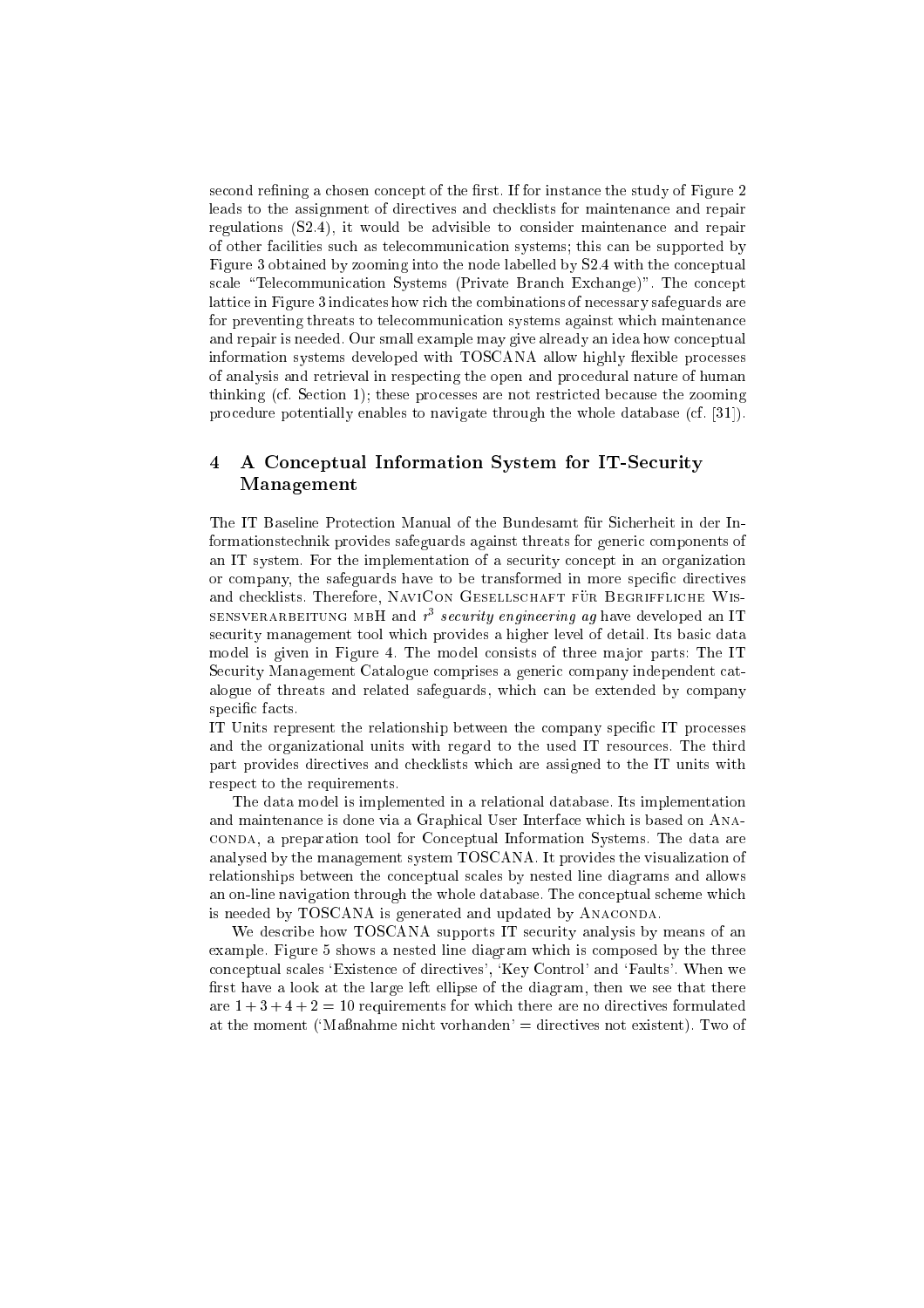

Fig. 4. The data model of the IT security management tool

them are key control, i.e., requirements which are considered as very important. Hence, for these two requirements, directives and checklists should be provided immediately, while the other requirements an be regarded later.

But also for key control requirements where directives are already present, one has to verify if they are appropriate. There are  $1+1+2+9+2+3=18$  such requirements which can be found in the rightmost medium-sized ellipse which is determined by the attributes 'Maßnahme vorhanden'  $($  = directives existent) and 'Key Control'. By drill-down into this ellipse, we obtain Figure 6. Here we an see in more detail how these requirements are distributed with regard to different types of faults. For instance, all requirements assigned to 'Human Resources' are related to 'Faults', 'Human failures' and 'Organizational Shortcomings'. Since we have zoomed into the rightmost ellipse of Figure 5 (Maßnahme vorhanden) we know that there are directives and checklists provided. By clicking on 'Maßnahme anzeigen'  $(=\text{show directories})$ , we can switch to the GUI based on ANACONDA where we obtain more information about these directives. The dire
tives assigned to Human Resour
es in
lude for instan
e regulations about security check procedures and immediate deleting of accounts when employees leave the ompany.

Concluding this section, we discuss to what extent the system requirements provided by Brachman et al. (cf. Section 1) are fulfilled by the IT security management tool.

1. The entities of the data model (threats, requirements, IT resour
es, organizational units, etc.) reflect the way IT security experts see their organization. By differentiating these entities in conceptual scales, they can be activated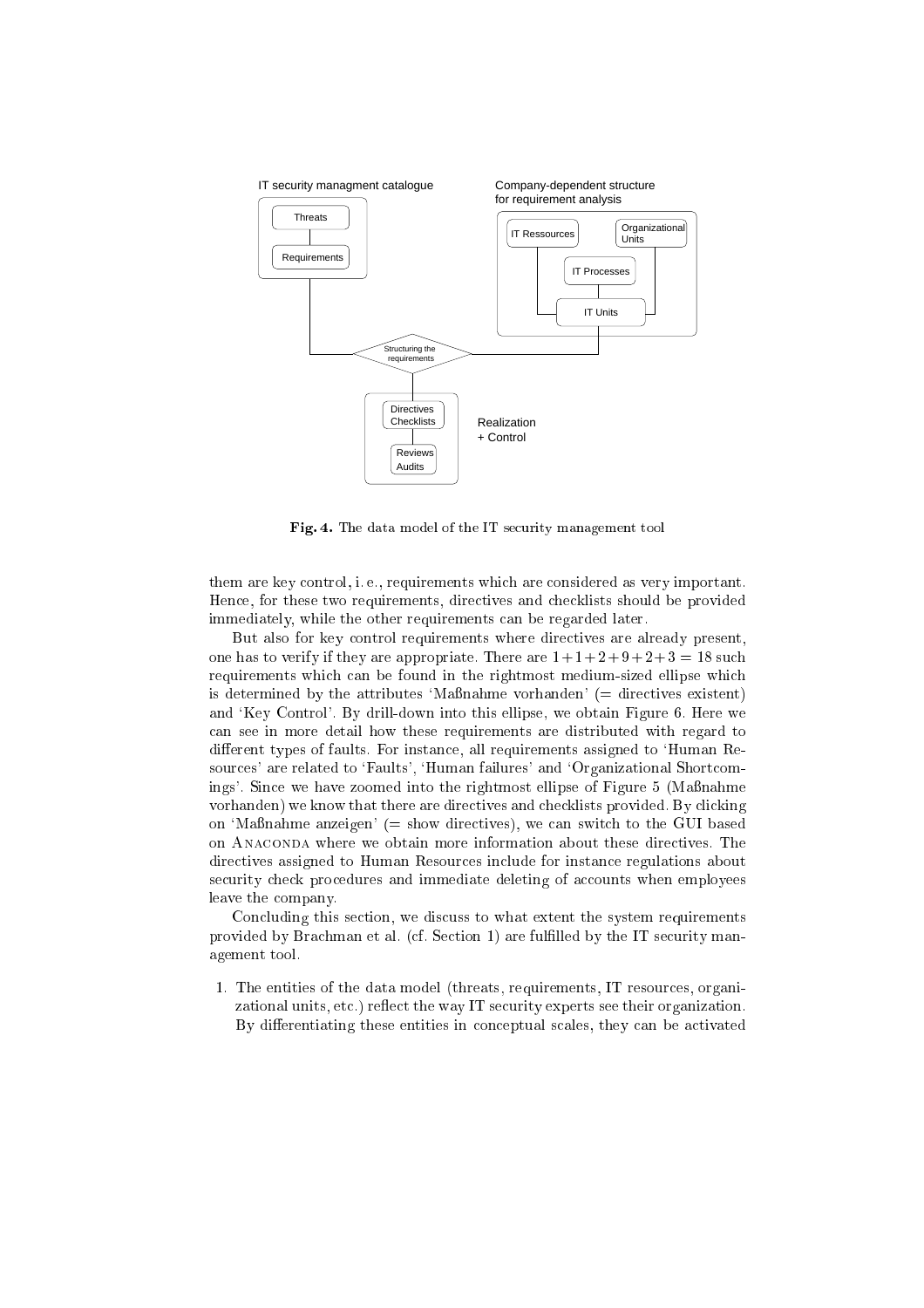

Fig. 5. Analysis of existing directives

in ad hoc queries. One remaining difficulty is that, in the present state, one entity type has to be chosen in advance as object type (in the formalization of Formal Con
ept Analysis). The extension of the theory in order to provide more flexibility in this aspect is in progress.

- 2. Categori
al stru
tures are des
ribed by on
eptual s
ales whi
h an be added to the system at any time. Even during the analysis pro
ess, new insights may give rise to further conceptual scales. In the case of the IT security tool, in order to create a new conceptual scale, it is sufficient to select the attributes des
ribing these ategories; the on
eptual s
ale is then automatically derived from the present data by ANACONDA.
- $3+4$ . The possibility of combining arbitrary conceptual scales provides an almost unlimited multitude of on
eptual segmentations and patterns whi
h offer each different views on the data.
- 5. At the moment, monitoring hanges over time is not implemented in the IT security management system. However, one could extend the data model by time stamps which indicate the moment of introducing new directives, and provide a conceptual scale covering this temporal aspect. This is implemented in other appli
ations of Con
eptual Information Systems, for instance in a system for monitoring an incineration plant ([9]).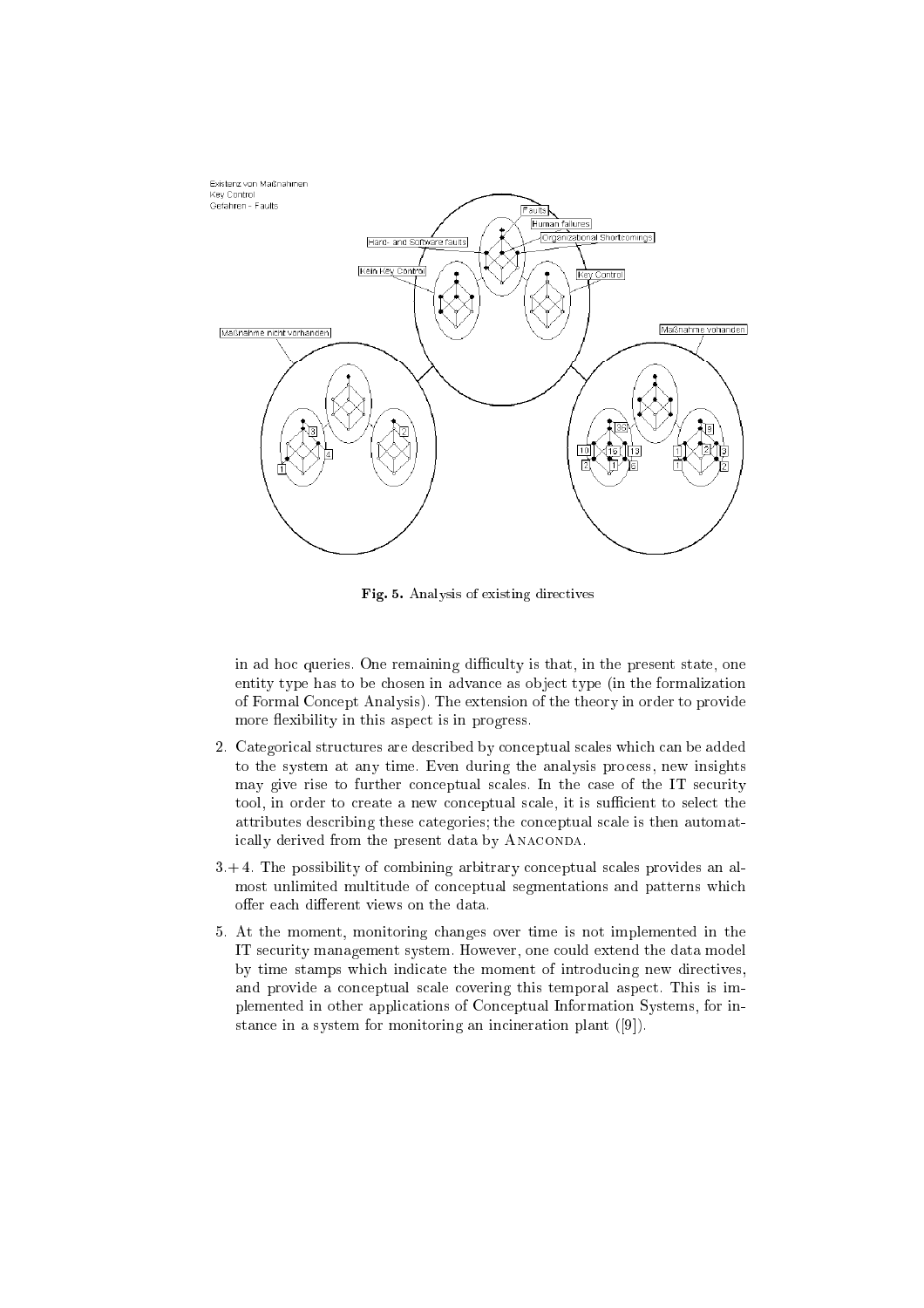

Fig. 6. Zooming into the rightmost concept of the nested line diagram in Figure 5

6. The transparency of the analysis process is asserted by the fact that aggregation is only performed by set union. Hen
e all information about the individual objects is obtainable at all time.

TOSCANA offers to the user a history drill-down. It lists the attributes to which the actual concept is restricted. A global history tracing the overall analysis pro
ess is not implemented at the moment.

- 7. Ba
kground knowledge of domain experts is represented in the stru
ture of the on
eptual s
ales in whi
h the experts have expli
itly oded formal aspects of their knowledge. The connection to implicit background knowledge is activated by the semantics of the attributes in the conceptual scales.
- 8. By visualizing the distribution of objects over related concepts, line diagrams are more appropriate than single numeri
al values (su
h as averages and standard deviations) to support the ommuni
ation between experts and users.

Overall, Conceptual Information Systems offer conceptually shaped landscapes of stru
turally oded knowledge allowing diverse ex
ursions, during whi
h a learning process yields an increasingly better understanding of the domain  $(cf. [31])$ . The graphical representation of interesting parts of the landscape, in particular, supports intersubjective communication and argumentation.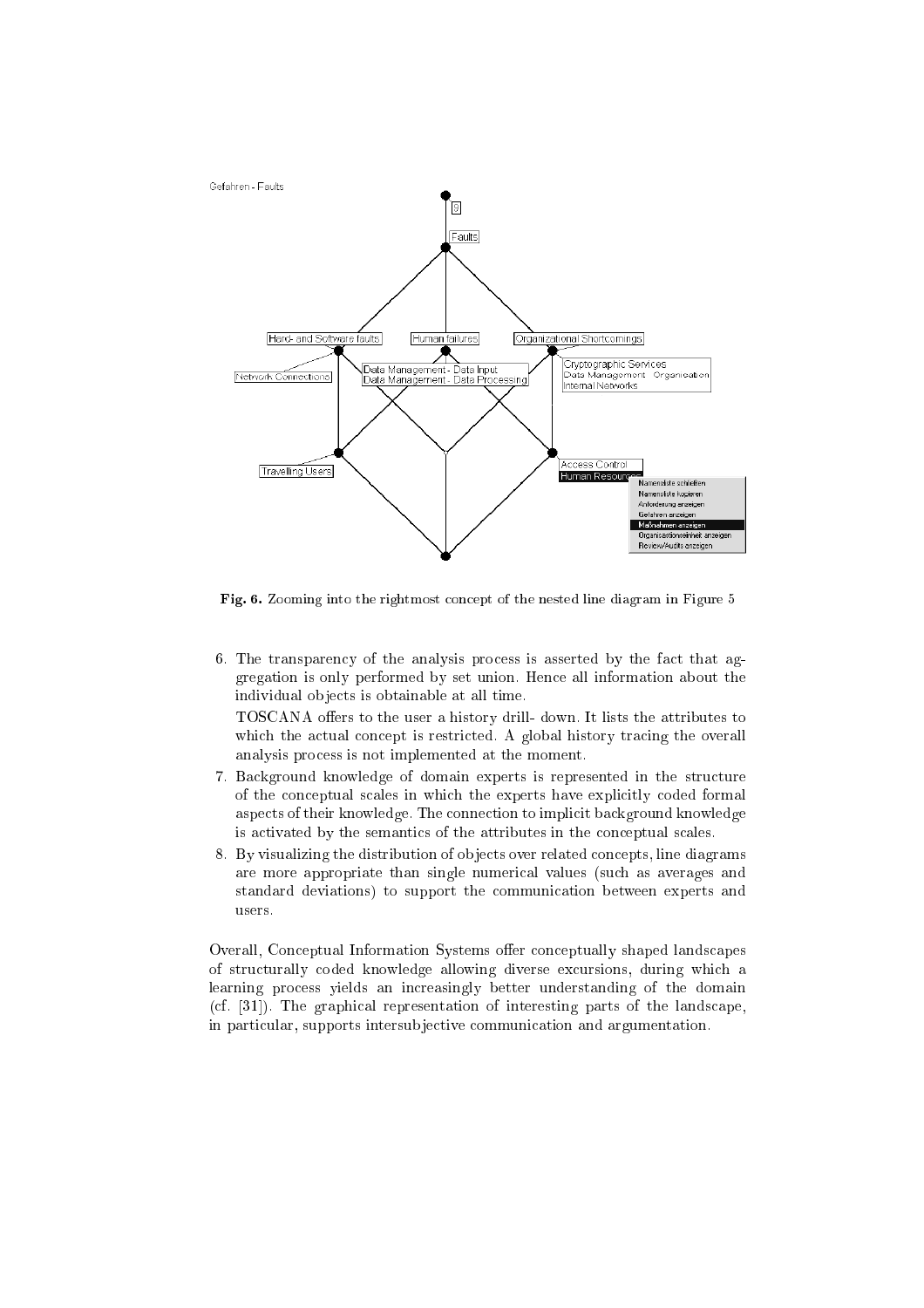## 5 Further Developments

Con
eptual information systems have been developed up to now based on the management system TOSCANA. They have been implemented for many purposes in different research areas, but also on the commercial level. Their range covers a variety of tasks and applications for which the human-centered view is dominant. For instan
e, TOSCANA information systems have been established for *analyzing* data of children with diabetes [21], for *investigating* international cooperations [11], for *exploring* laws and regulations in civil engineering [13], for *retrieving* books in a library  $[12]$ ,  $[19]$ , for *assisting* engineers in designing pipings [27], for *inquiring* flight movements at Frankfurt Airport [10], for *inspecting* the control system of an incineration plant  $[9]$ , for *developing* qualitative theories in music esthetics  $[15]$ , for *studying* semantics of speech-act verbs  $[8]$ , for *examining* the medical nomenclature system SNOMED [20], for *controlling* the customer database of a mail-order company  $[16]$  etc.

Further resear
h aims at developing on
eptual information systems by extending the functionalities that are available by the management system TOS-CANA. Conceptual information systems may be understood as  $On$ -Line Analytical Processing (OLAP) tools [24]. The conceptual scales can roughly be seen as dimensions of a multi-dimensional data cube. The zooming in one of the concepts of a scale corresponds to 'slicing' the data cube. 'Dicing' and 'Drill-Down' are also supported. Another dire
tion of resear
h is on
erned with extending the *logic-based components*. Since Formal Concept Analysis and *Description Log*ics are closely related and have similar purposes (cf., e.g.,  $[5]$ ,  $[25]$ ), first steps in integrating both theories have been made  $([1], [23], [3], [17])$ . Furthermore, the extension of Formal Concept Analysis to "Contextual Logic" (see [30], [18]) allows to integrate developments in the field of *Conceptual Graphs*. For hybrid information pro
essing, an extension of TOSCANA information systems is projected by incorporating statistical and computational components [26]. All this indi
ates a promising development of extending TOSCANA information systems toward a wider range of appli
ations.

# Referen
es

- 1. F. Baader: Computing a minimal representation of the subsumption latti
e of all conjunctions of concepts defined in a terminology. In: Proc. KRUSE'95, 168-178.
- 2. K. Becker, M. Zickwolff: IT-Sicherheitsmanagement mit TOSCANA. Intl. Conf. of the Information Systems Audit and Control Asso
iation, Brussels, July 13, 1998
- 3. H. Berg: Terminologische Begriffslogik. Diplomarbeit, FB4, TU Darmstadt 1997.
- 4. R. J. Bra
hman, T. Anand: The pro
ess of knowledge dis
overy in databases. In: U.M. Fayyad, G. Piatetsky-Shapiro, P. Smyth, R. Uthurusamy (eds.), Advan
es in Knowledge Discovery and Data Mining. Cambridge, Mass.: AAAI/MIT Press, 1996.
- 5. R. J. Bra
hman, P. G. Selfridge, L. G. Terveen, B. Altman, A. Borgida, F. Halper, T. Kirk, A. Lazar, D. L. M
Guinnes, L. A. Resni
k: Integrated support for data archaeology. International Journal of Intelligent and Cooperative Information Sys $tems$ , Vol.2, No. 2, 1993, 159-185.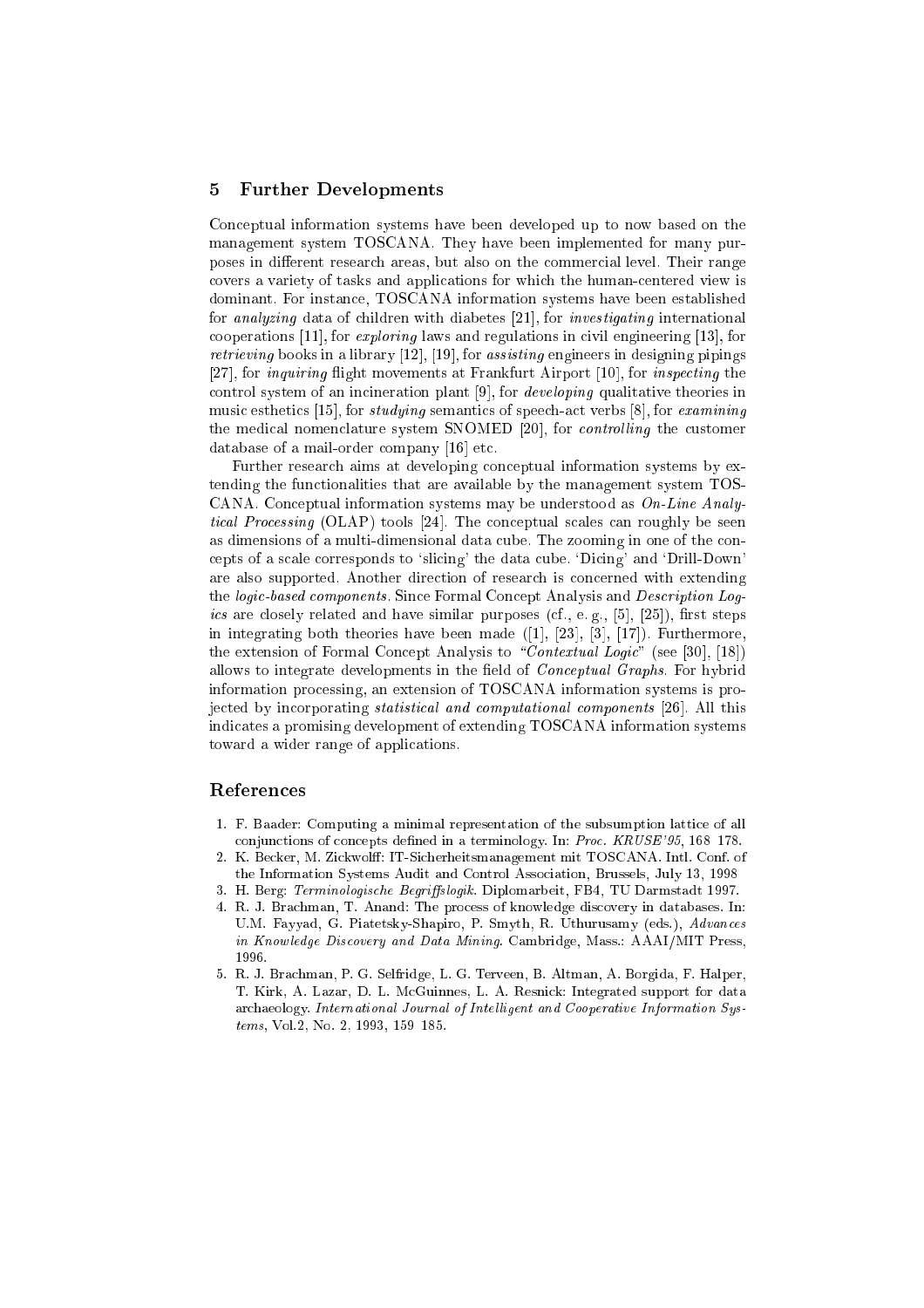- 6. Bundesamt für Sicherheit in der Informationstechnik: IT-Grundschutzhandbuch 1996. Bonn 1996.
- 7. B. Ganter, R. Wille: Formal Concept Analysis: Mathematical Foundations. Springer, Berlin-Heidelberg-New York 1999.
- 8. A. Grosskopf, G. Harras: Eine TOSCANA-Anwendung für Sprechaktverben des Deutschen. In: G. Stumme, R. Wille (eds.): Begriffliche Wissensverarbeitung: Methoden und Anwendungen. Springer, Berlin-Heidelberg-New York 2000, 273-295
- 9. E. Kalix: Entwicklung von Regelkonzepten für thermische Abfallbehandlungsanlagen. Diplomarbeit, FB13, TU Darmstadt, 1997.
- 10. U. Kaufmann: Begriffliche Analyse über Flugereignisse Implementierung eines Erkundungs- und Analysesystems mit TOSCANA. Diplomarbeit, FB4, TU Darmstadt  $1996$
- 11. B. Kohler-Koch, F. Vogt: Normen und regelgeleitete internationale Kooperationen. In: G. Stumme, R. Wille (eds.): Begriffliche Wissensverarbeitung: Methoden und Anwendungen. Springer, Berlin-Heidelberg-New York 2000, 325-340
- 12. W. Kollewe, C. Sander, R. Schmiede, R. Wille: TOSCANA als Instrument der der bibliothekarischen Sacherschließung. In: H. Havekost, H.J. Wätjen (eds.): Aufbau und Erschließung begrifflicher Datenbanken. (BIS)-Verlag, Oldenburg, 1995, 95-114.
- 13. W. Kollewe, M. Skorsky, F. Vogt, R. Wille: TOSCANA ein Werkzeug zur begrifflichen Analyse und Erkundung von Daten. In: R. Wille, M. Zickwolff (eds.): Begriffliche Wissensverarbeitung - Grundfragen und Aufgaben. B.I.-Wissenschaftsverlag, Mannheim, 1994, 267-288.
- 14. R. Langsdorf, M. Skorsky, R. Wille, A. Wolf: An approach to automated drawing of concept lattices. In: K. Denecke and O. Lüders (eds.): General Algebra and Applications in Discrete Mathematics. Shaker, Aachen 1997, 125-136.
- 15. K. Mackensen, U. Wille: Qualitative text analysis supported by conceptual data systems. Quality and Quantity: International journal of methodology 2/33 (1999),  $135 - 156$
- 16. N. Mager: Formale Begriffsanalyse und Cluster-Analyse ein Vergleich anhand der Identifikation von Artikel- und Auftragsstrukturen. Diplomarbeit, FB 1, TU Darmstadt 1998
- 17. S. Prediger: Logical scaling in formal concept analysis. In: D. Lukose, H. Delugach, M. Keeler, L. Searle, J. Sowa (eds.): Conceptual Structures: Fulfilling Peirce's Dream. Springer, Berlin-Heidelberg-New York 1997, 332-341.
- 18. S. Prediger: Kontextuelle Urteilslogik mit Begriffsgraphen. Ein Beitrag zur Restrukturierung der mathematischen Logik. Shaker Verlag 1998.
- 19. T. Rock, R. Wille: Ein TOSCANA-System zur Literatursuche. In: G. Stumme, R. Wille (eds.): Begriffliche Wissensverarbeitung: Methoden und Anwendungen. Springer, Berlin-Heidelberg 2000, 239-253
- 20. M. Roth-Hintz, M. Mieth, T. Wetter, S. Strahringer, B. Groh, R. Wille: Investgating SNOMED by Formal Concept Analysis. Preprint, FB4, TU Darmstadt 1997.
- 21. P. Scheich, M. Sorsky, F. Vogt, C. Wachter, R. Wille: Conceptual data systems. In: O. Opitz, B. Lausen, R. Klar (eds.): Information and classification. Springer, Berlin-Heidelberg 1993, 72-84.
- 22. H. Söll: Begriffliche Analyse triadischer Daten: Das IT-Grundschutzhandbuch des Bundesamts für Sicherheit in der Informationstechnik. Diplomarbeit, FB4, TU Darmstadt 1998.
- 23. G. Stumme: The conceptual classification of a terminology extended by conjunction and disjunction. In: N. Foo, R. Goebel (eds): Topics in Artificial Intelligence. Springer, Berlin-Heidelberg-New York 1996, 121-131.